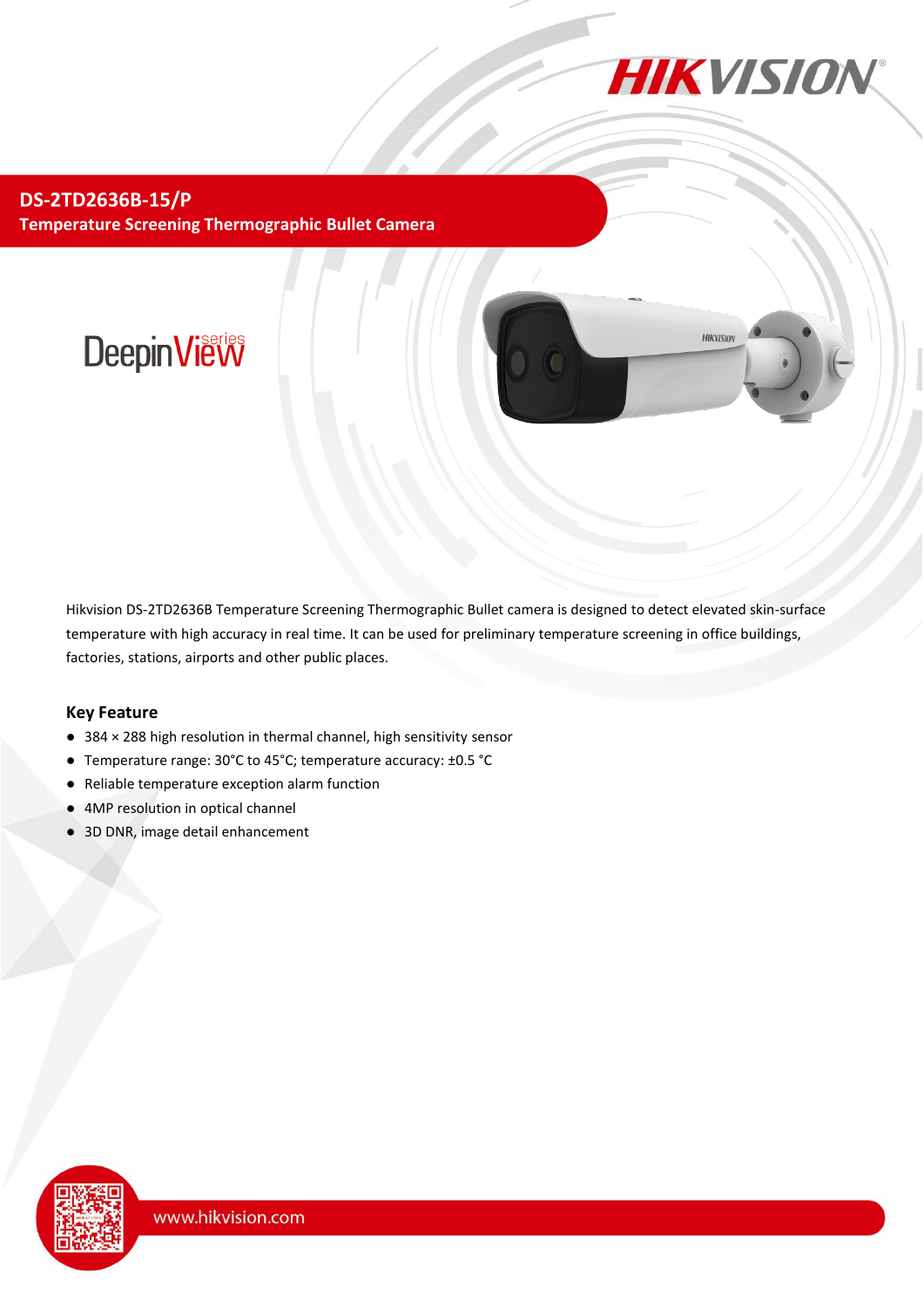

## **Specification**

| <b>Thermal Module</b>                             |                                                                                                                       |
|---------------------------------------------------|-----------------------------------------------------------------------------------------------------------------------|
| Image Sensor                                      | Vanadium Oxide Uncooled Focal Plane Arrays                                                                            |
| Max. Resolution                                   | $384 \times 288$                                                                                                      |
| Pixel Interval                                    | $17 \mu m$                                                                                                            |
| Response Waveband                                 | $8 \mu m$ to 14 $\mu m$                                                                                               |
| NETD (Noise Equivalent<br>Temperature Difference) | ≤ 40 mk (@25 °C, F# = 1.0)                                                                                            |
| Lens (Focal Length)                               | 15 mm                                                                                                                 |
| <b>IFOV</b>                                       | $1.13$ mrad                                                                                                           |
| Field of View                                     | $24.5^{\circ} \times 18.5^{\circ}$ (H $\times$ V)                                                                     |
| Min. Focusing Distance                            | 2.5 <sub>m</sub>                                                                                                      |
| Aperture                                          | F <sub>1.0</sub>                                                                                                      |
|                                                   |                                                                                                                       |
| <b>Optical Module</b>                             |                                                                                                                       |
| Max. Image Resolution                             | $2688 \times 1520$                                                                                                    |
| Image Sensor                                      | 1/2.7" Progressive Scan CMOS                                                                                          |
| Min. Illumination                                 | Color: 0.0089 Lux @(F1.6, AGC ON), B/W: 0.0018 Lux @(F1.6, AGC ON)                                                    |
| Shutter Speed                                     | 1 s to 1/100,000 s                                                                                                    |
| Lens (Focal Length)                               | 6 <sub>mm</sub>                                                                                                       |
| Field of View                                     | $51.7^{\circ} \times 28^{\circ}$ (H $\times$ V)                                                                       |
| <b>WDR</b>                                        | 120 dB                                                                                                                |
| Day & Night                                       | IR cut filter with auto switch                                                                                        |
| <b>Image Function</b>                             |                                                                                                                       |
| Bi-spectrum Image Fusion                          | Display the details of optical channel on thermal channel                                                             |
| Picture in Picture                                | Display partial image of thermal channel on the full screen of optical channel                                        |
| <b>Smart Function</b>                             |                                                                                                                       |
| Temperature Measurement                           | 3 temperature measurement rule types, 21 rules in total (10 points, 10 areas, and 1<br>line).                         |
| <b>Temperature Range</b>                          | 30 °C to +45 °C                                                                                                       |
| <b>Temperature Accuracy</b>                       | ± 0.5 °C                                                                                                              |
| <b>Infrared</b>                                   |                                                                                                                       |
| IR Distance                                       | Up to 50 m                                                                                                            |
| IR Intensity and Angle                            | Automatically adjusted                                                                                                |
| <b>Network</b>                                    |                                                                                                                       |
| Main Stream                                       | Optical: 50 Hz: 25 fps (2688 × 1520, 1920 × 1080, 1280 × 720)<br>60 Hz: 30 fps (2688 × 1520, 1920 × 1080, 1280 × 720) |
|                                                   | Thermal: 25 fps (1280 × 720, 704 × 576, 640 × 480, 352 × 288, 320 × 240)                                              |
| Sub-stream                                        | Optical: 50 Hz: 25 fps (704 × 576, 352 × 288, 176 × 144)                                                              |
|                                                   |                                                                                                                       |
|                                                   | 60 Hz: 30 fps (704 × 480, 352 × 240, 176 × 120)                                                                       |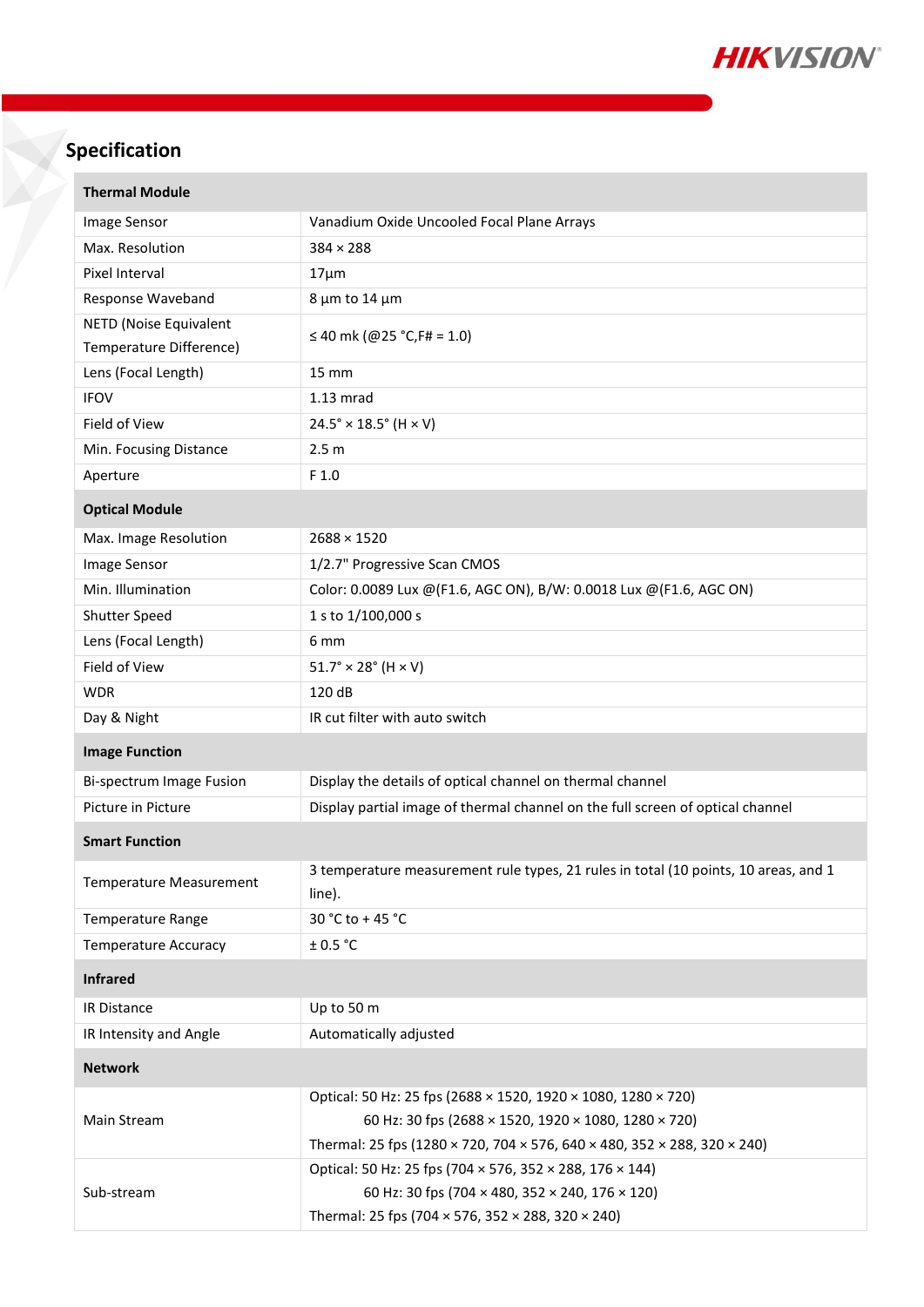

| Video Compression                   | H.265/H.264/MJPEG                                                                                                                 |  |
|-------------------------------------|-----------------------------------------------------------------------------------------------------------------------------------|--|
| Audio Compression                   | G.711u/G.711a/G.722.1/MP2L2/G.726/PCM                                                                                             |  |
| Protocols                           | IPv4/IPv6, HTTP, HTTPS, 802.1x, Qos, FTP, SMTP, UPnP, SNMP, DNS, DDNS, NTP, RTSP,<br>RTCP, RTP, TCP, UDP, IGMP, ICMP, DHCP, PPPOE |  |
| Simultaneous Live View              | Up to 20                                                                                                                          |  |
| User/Host Level                     | Up to 32 users, 3 levels: Administrator, Operator, User                                                                           |  |
| <b>Security Measures</b>            | User authentication (ID and PW), MAC address binding, HTTPS encryption, IEEE 802.1x                                               |  |
|                                     | access control, IP address filtering                                                                                              |  |
| Integration                         |                                                                                                                                   |  |
| Alarm Input                         | 2-ch inputs (0-5 VDC)                                                                                                             |  |
| Alarm Output                        | 2-ch relay outputs, alarm response actions configurable                                                                           |  |
| Alarm Action                        | SD recording/relay output/smart capture/FTP upload/email linkage                                                                  |  |
| Audio Input                         | 1, 3.5 mm Mic in/Line in interface. Line input: 2 to 2.4 V [p-p], output impedance: 1 KΩ                                          |  |
|                                     | ±10%                                                                                                                              |  |
| Audio Output                        | Linear level, impedance: 600 $\Omega$                                                                                             |  |
| Reset                               | 1, Reset Button                                                                                                                   |  |
| <b>Communication Interface</b>      | 1, RJ45 10M/100M self-adaptive Ethernet interface. 1, RS-485 interface                                                            |  |
| SD Memory Card                      | Built-in micro SD card slot, support Micro SD/SDHC/SDXC card (up to 256 GB)                                                       |  |
|                                     | Supports manual/alarm recording                                                                                                   |  |
| <b>Application Programming</b>      | Open-ended API, support ISAPI, HIKVISION SDK and third-party management platform,                                                 |  |
|                                     | ONVIF (Profile S, Profile G, Profile T)                                                                                           |  |
| Client                              | iVMS-4200, Hik-Connect                                                                                                            |  |
| Web Browser                         | IE 8-11, Chrome 41-44, Firefox 30-51                                                                                              |  |
| General                             |                                                                                                                                   |  |
| Menu language                       | 32 languages                                                                                                                      |  |
|                                     | English, Russian, Estonian, Bulgarian, Hungarian, Greek, German, Italian, Czech, Slovak,                                          |  |
|                                     | French, Polish, Dutch, Portuguese, Spanish, Romanian, Danish, Swedish, Norwegian,                                                 |  |
|                                     | Finnish, Croatian, Slovenian, Serbian, Turkish, Korean, Traditional Chinese, Thai,                                                |  |
|                                     | Vietnamese, Japanese, Latvian, Lithuanian, Portuguese (Brazil)                                                                    |  |
| Power                               | 24 VAC± 25%, 12 VDC± 25%, two-core terminal block<br>PoE (802.3af, class 3)                                                       |  |
|                                     | 18 VAC to 30 VAC: 0.38 A to 0.22 A, max. 9 W                                                                                      |  |
| Power Consumption                   | 9 VDC to 15 VDC: 0.63 A to 1.06 A, max. 9 W                                                                                       |  |
|                                     | PoE (802.3af, class 3): 44 V to 57 V, 0.22 A to 0.17 A, max. 9.5 W                                                                |  |
| <b>Working Temperature/Humidity</b> | Temperature: 10 °C to 35 °C (Indoor and windless environment use only)                                                            |  |
|                                     | Humidity: 95% or less                                                                                                             |  |
| Protection Level                    | IP66 Standard                                                                                                                     |  |
|                                     | TVS 6000V lightning protection, surge protection, voltage transient protection                                                    |  |
| Dimensions                          | 376.1 mm × 119.1 mm × 118.1 mm (14.81" × 4.68" × 4.65")                                                                           |  |
| Weight                              | Approx. 1.82 kg (4.01 lb)                                                                                                         |  |
|                                     |                                                                                                                                   |  |

Y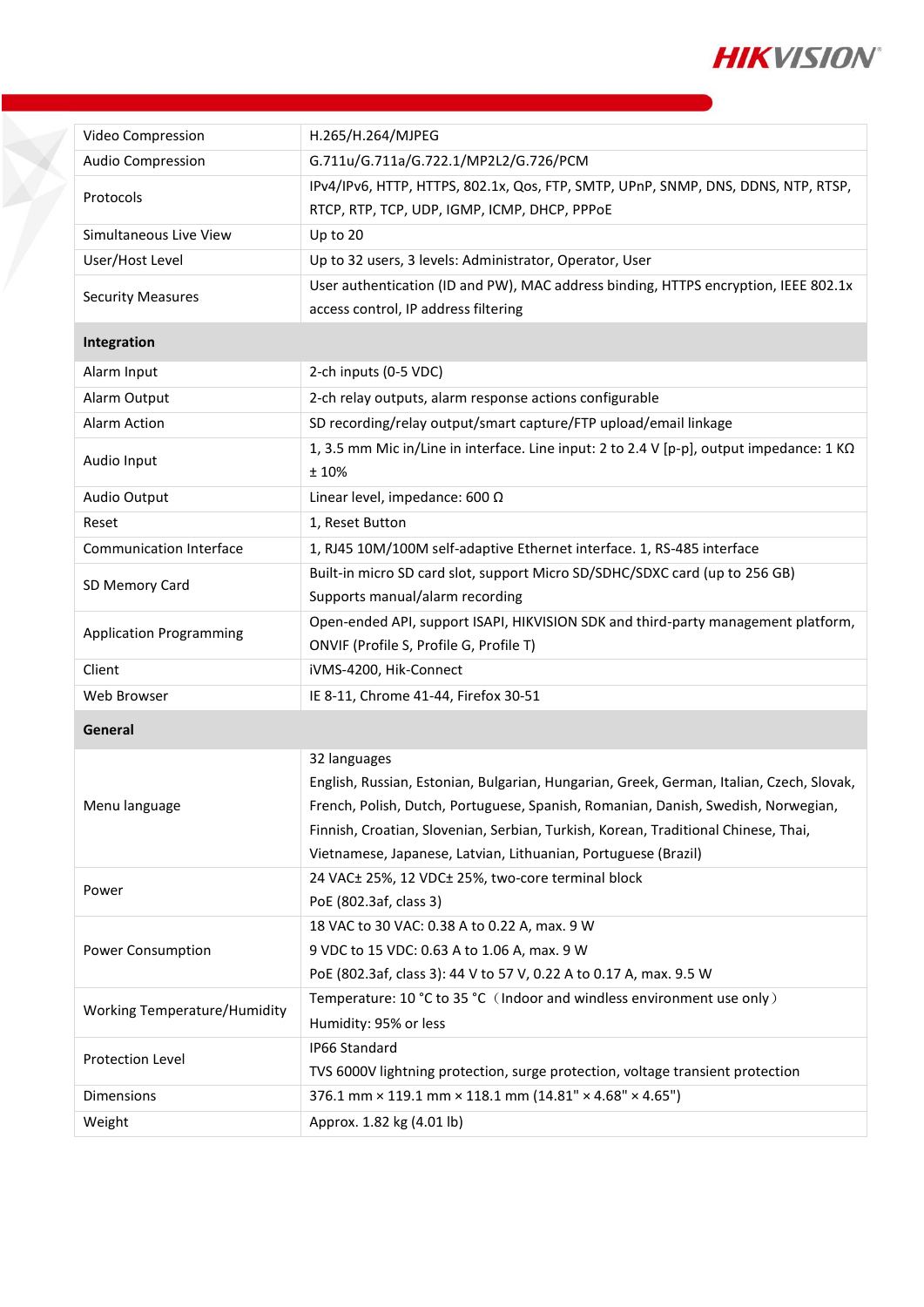

### **Available Model**

DS-2TD2636B-15/P

#### **Dimension**